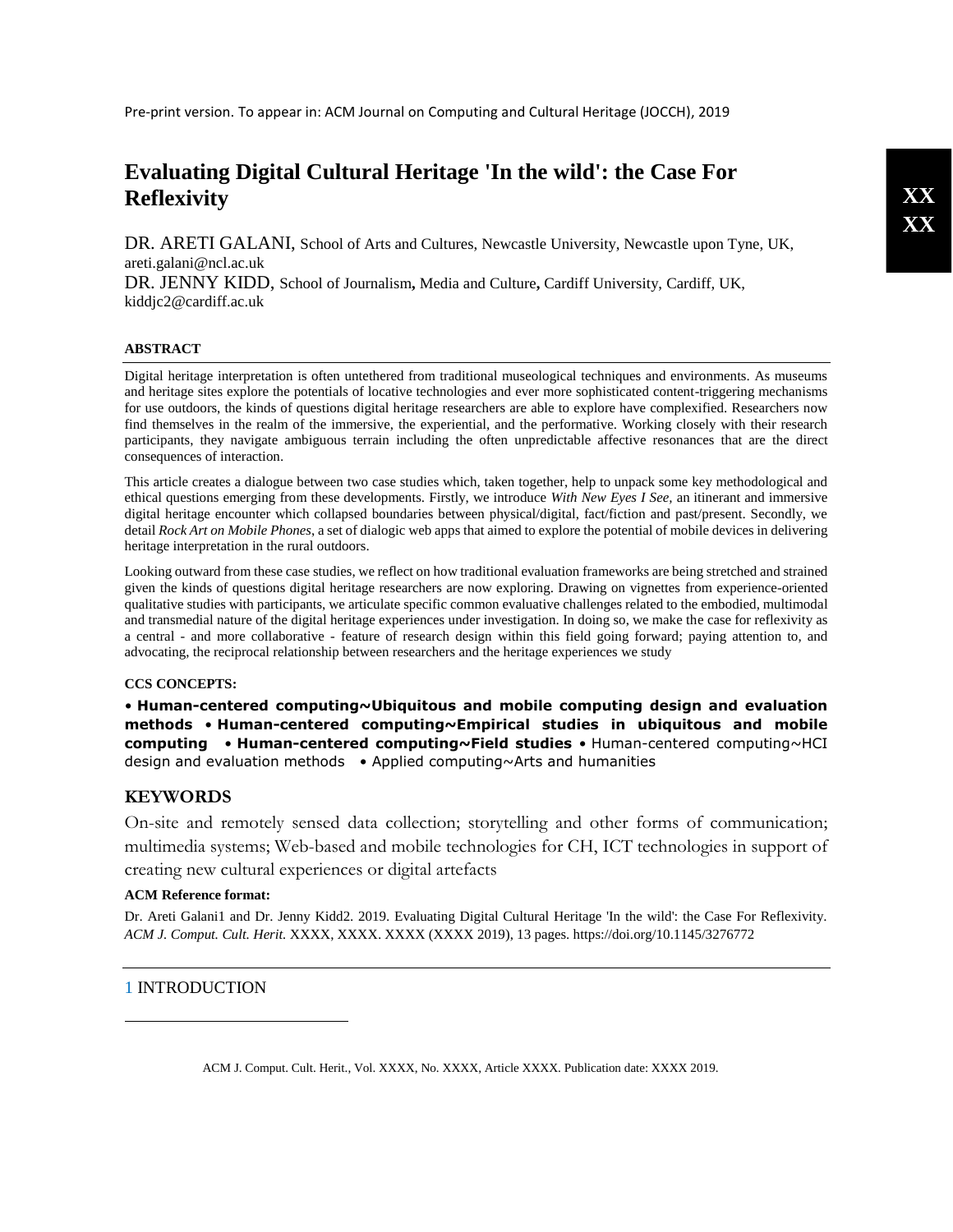As museums and heritage sites explore the potential of locative technologies, virtual and augmented reality, and ever more sophisticated content-triggering mechanisms - for use inside or in the open air - the kinds of experiences and questions digital heritage researchers are able to explore have complexified. Researchers, creative practitioners and heritage professionals have been progressively crafting ever more challenging digital heritage encounters for members of the public, so that they increasingly find themselves not only in the realm of the situational and the experiential, but also the immersive and the performative. We have seen increased experimentation with forms of narrative and new modalities of engagement, which can render these experiences less predictable in-situ and more resistant to conventional modes of guiding and constraining.

A specific dimension of these digital approaches to heritage interpretation, following Wright at al.'s distinction, is that they are not designed as an experience but are designed for experience: visitors who engage with these applications 'do not simply engage in experiences as ready-made, they actively construct them through a process of sense making. This process of sense making is reflexive and recursive' [\[1\]](#page-12-0). The highly situated and dynamically constructed nature of these experiences, which emerge through people's engagements with heritage content, the ever-changeable natural/urban environment, technological interfaces and other visitors/participants, make these experiences challenging to evaluate in conventional ways; for example, they are affected by weather conditions and unexpected co-occurrences in the open public spaces they take place in. They also lead us to more complex ethical considerations, perhaps indicating a need for new phenomenological models and/or approaches to subjectivity. Indeed, they may necessitate an entirely new lexicon for talking about authenticity, learning and feeling beyond and between the strictures of 'the digital' and 'the material' within digital cultural heritage work. It follows, we argue in this article, that both the experiences and their evaluation within these contexts are similarly best approached as reflexive and fluid.

The arguments for reflexive museological and exhibition design practice are not new: Catherine Styles [\[2\]](#page-12-1) and Shelley Ruth Butler [\[3\]](#page-12-2) specifically reviewed a number of self-reflexive museum exhibition displays to conclude that 'transparent or self-reflexive' exhibitions 'enable visitors to see the questions and tensions arising from the material, rather than the answers alone' [\[2\]](#page-12-1) and that the best reflexive interventions 'are highly site-specific' [\[3\]](#page-12-2). Scholars in the field of digital cultural heritage have also begun to creatively explore the dynamic and fluid nature of 'experience' within digital heritage programmes (see for example [\[4,](#page-12-3) [5,](#page-12-4) [6,](#page-13-0) [7,](#page-13-1) [8,](#page-13-2) [9,](#page-13-3) [10,](#page-13-4) [11,](#page-13-5) [12,](#page-13-6) [13\]](#page-13-7)). As Robert Stein notes, 'the quality of debate and discourse in the field has matured substantially' so that museum technologists and researchers are 'tack[ling] challenging questions about the identity of museums, their role in society, their responsibilities to serve a global public, and the nature of collecting, preservation, education, scholarship, primary research, and ethics in the digital age' [\[14\]](#page-13-8). But the specific issue of what methodological concerns this more challenging research agenda might raise for outdoor heritage experiences has been less of a focus.

This article explores key empirical and ethical questions that are nascent given this context, using two case studies to demonstrate and navigate some of the frictions identified. Both are digital cultural heritage projects that were designed for delivery 'in the wild', by which we mean in real-life outdoor dynamic contexts, which are not officially designated heritage sites. They were also primarily concerned with creating opportunities for audiences to engage with and explore ambiguities in heritage narratives. Firstly, we introduce *With New Eyes I See* (WNEIS), an itinerant and immersive encounter which collapsed boundaries between physical/digital, fact/fiction and past/present in the context of a narrative about World War One. Secondly, we overview *Rock Art on Mobile Phones* (RAMP) which aimed to explore the potential of mobile devices in delivering heritage interpretation of Neolithic rock art (i.e. rock carvings) in situ in rural Northumberland. Each author has been closely involved in only one of these cases, yet this article allows us to look outward from our own projects to find common points of contact on questions of method that will be pertinent too for other researchers evaluating open-ended heritage experiences 'in the wild'. In this respect, the article does not aim to function as a direct comparison between two mobile heritage applications but as a platform for critical reflection on common challenges arising from this work and as a means to synthesize our thinking beyond the single case study approach, which dominates the existing literature in the field.

Following brief overviews of the case studies, we look at common challenges they bring into sharp relief for us as researchers. They demonstrate how reliance on conventional evaluative methodologies presents limitations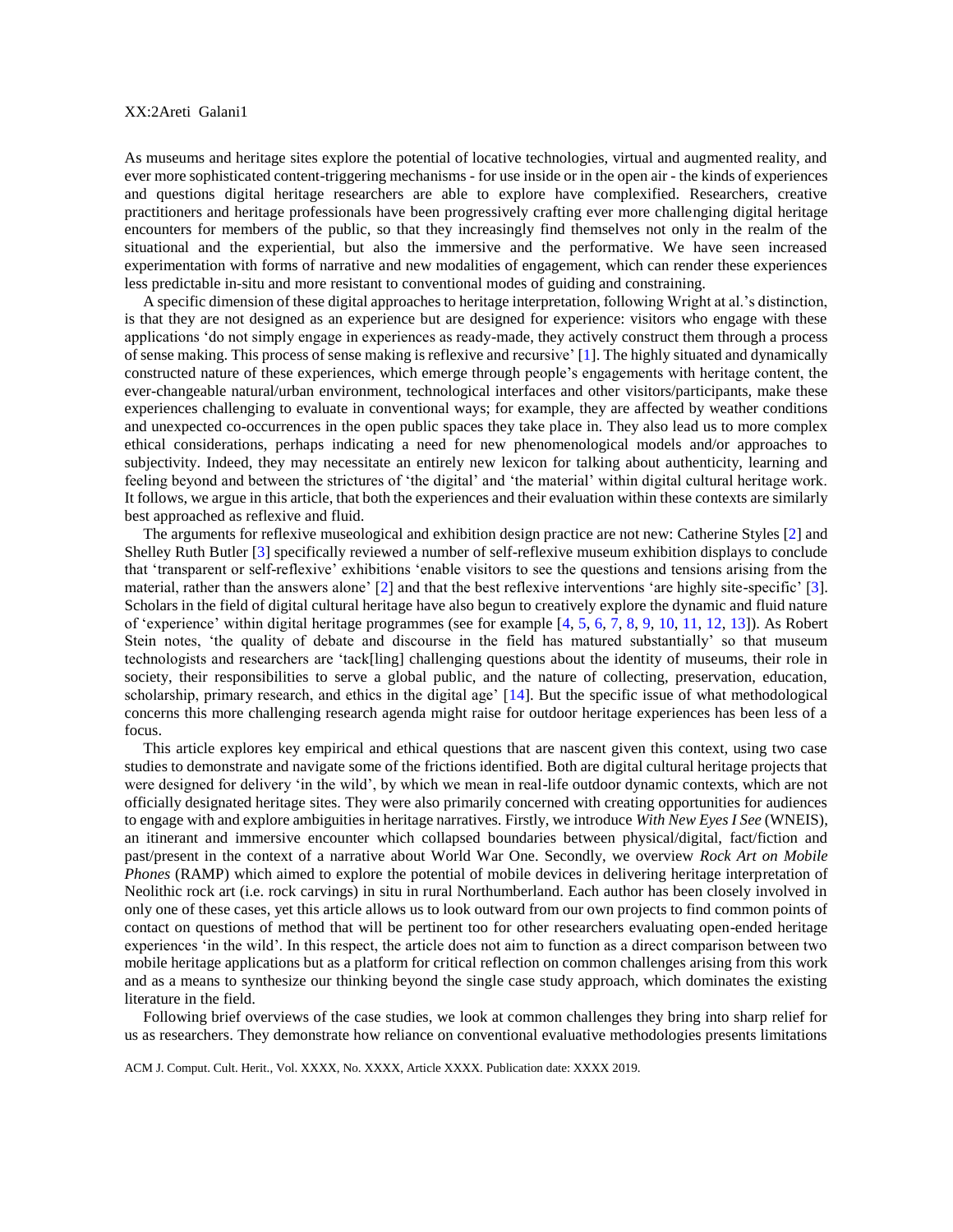for our investigations of multimodal experiences outside the framework of a structured museum or heritage site. In response to these challenges, we make the case for increased time and space for reflexivity in – and between – research projects, especially given the highly intricate – and sometimes even sensitive – nature of emergent enquiry in this field. In this article, through practicing and performing our own reflexivity, we hope to encourage others to pay attention to 'the way different kinds of linguistic, social, political and theoretical elements are woven together in the process of knowledge development, during which empirical material is constructed, interpreted and written' [\[15\]](#page-13-9). It is our belief that in so doing, digital cultural heritage researchers can equip themselves for a more challenging new agenda.

## 2 OVERVIEW: *WITH NEW EYES I SEE* (WNEIS)

In 2013 Cardiff University received prototype funding to work on a digital heritage experience called *With New Eyes I See*<sup>1</sup> *.* Alongside Amgueddfa Cymru - National Museum Wales, and our creative economy partner yello brick<sup>2</sup>, we worked with fragments from the Museum's institutional archive to try and cohere a narrative about one museum employee, botanist Cyril Mortimer Green, and his experience of World War One. What emerged however was an incomplete narrative, full of unknowns and guess-work. This ambiguity intrigued us, and we decided to work with it in the project, rather than make attempts to eradicate it.

The resultant output, WNEIS, was a timed event which transformed the civic centre of Cardiff as archival materials were projected onto, and playfully distorted by, buildings and the natural environment. Mirroring our own endeavours in the archive, audiences worked in groups to piece together a narrative from a variety of digital and analogue stimuli including projections on walls and monuments, animations, found objects, paper documents, a soundscape, and the voice of an unidentified narrator. WNEIS was designed to be immersive and itinerant. Participants navigated the encounter using a mocked up old military torch which housed a projector, speaker, and a mobile phone full of content which was triggered by Radio-Frequency Identification (RFID) as they traversed the space. WNEIS, part of which was temporally located between 1914 and 1917, was staged in the park outside the museum to reflect the fact that National Museum Cardiff was still very much under construction in this period; the foundation stone was laid in 1912, but progress slowed considerably during the War. This added to the sense of fragmentation, as we asked participants to imagine absence where there was presence, and to make this familiar place unfamiliar.

WNEIS was a group encounter that took place at sunset. Near or total darkness was important in making the projections visible and impactful. Up to six participants worked together using a map and the 'torch' to cohere an encounter within the park from our curated fragments, at the same time as they scripted in additional (unanticipated) stimuli from the environment [\[13\]](#page-13-7). Other people in the park, a helicopter overhead, or the smell of the flowers for example, were drawn into the narrative in ways that were visceral and unpredictable.

Ours was an experiment in taking narrative beyond the screen or the interpretation panel, working with archival materials to interpret a fractured and ambiguous story beyond the walls of the museum [\[13\]](#page-13-7). This was a digital cultural heritage project, yet it worked with and between the analogue and the digital. Some aspects of the experience were resolutely analogue and material; a first aid box which could be opened and explored, a white lab coat resting on a bench, and a series of printed botanical samples pinned to a tree for example. Yet most aspects blurred the physical and the digital, and the movement in the experience was a reminder that digital encounters are themselves very much embodied.

Evaluating participant responses to this encounter naturally presented multiple challenges for us as researchers: How satisfactory is observation as a technique when the observed are operating in the dark? How would

l

<sup>1</sup> The project was funded with a grant from the AHRC REACT creative economy hub. The latest iteration of the project is *Traces* (*Olion* in the Welsh language) which has been funded by an ESRC Impact Acceleration Award. Further information about *Traces* can be found at https://museum.wales/stfagans/whatson/traces/

<sup>2</sup> <http://yellobrick.co.uk/>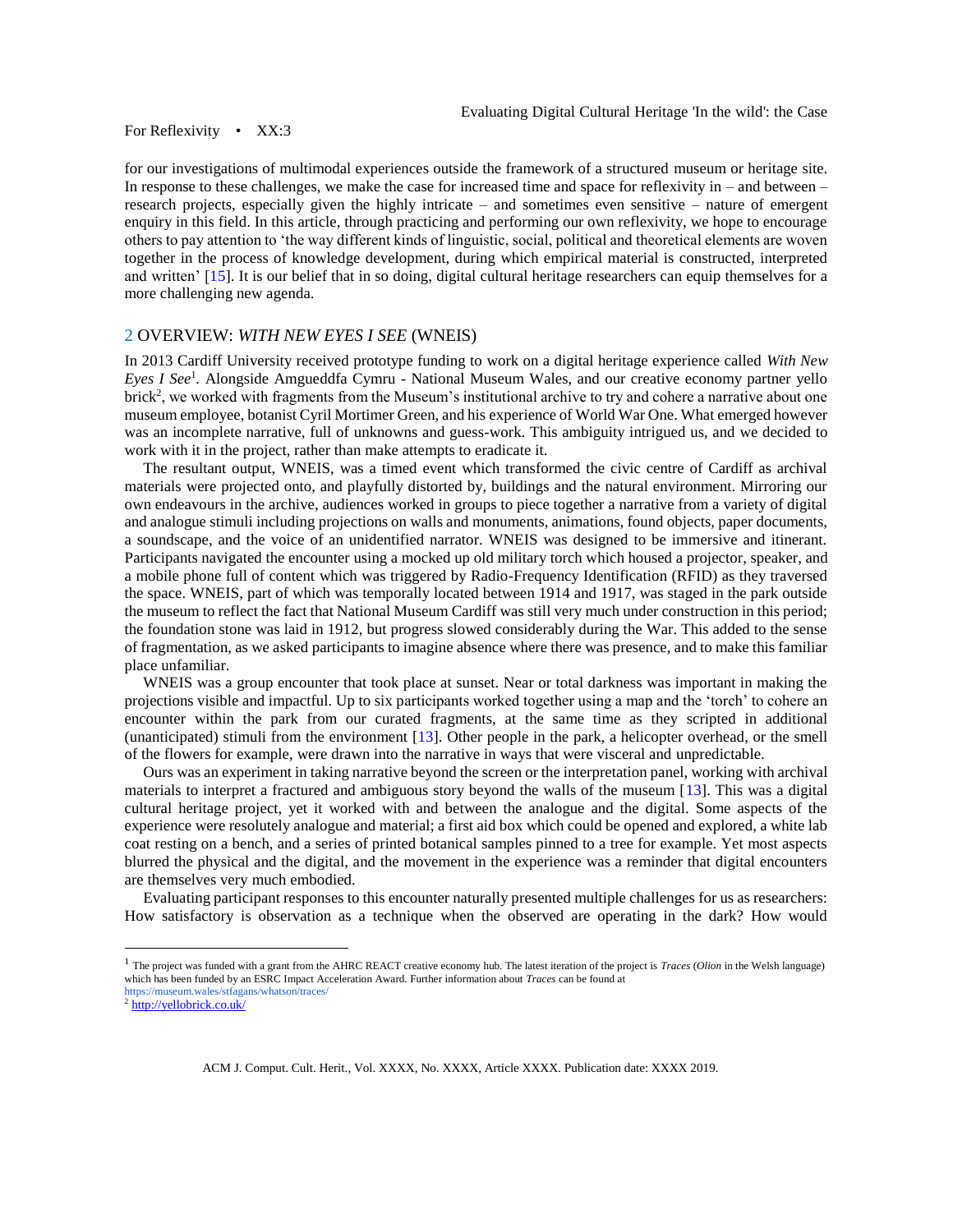l

approaching people for responses as individuals or as groups change the ways they talked about WNEIS? Would it be appropriate to interrupt them during the experience to ask them to talk about how they were feeling? What would we miss by asking them to reflect after the event? Would this lead to a forced narrativising and rationalising of the experience? We were trying to work with fragmentation and ambiguity, not to eradicate it, and such narrativising would have been out of kilter with our ambitions. We were interested in how participants made sense of the experience — what had they learned and was it important to them that they had learned anything? whether they found the format compelling, whether the (seeming) invisibility of the technology was helpful, and how they conceived of this encounter we had constructed as a process of history (and heritage) making.

We decided upon a mixed-method approach to gathering data which centred around participant observation and focus groups. As with the RAMP case study introduced in the next section, the utilisation of a mixed methodology insured triangulation of the findings, an approach also promoted by other researchers in the study of immersive and multimedia technologies in heritage (for example [\[16\]](#page-13-10)). Six groups (a total of 29 individuals) attended our user tests and agreed to take part in focus groups directly afterwards. These groups were populated via email lists collated by the project's creative economy partner, yello brick – meaning that our participants were predominantly 18-45, and had some pre-existing knowledge about street games and immersive experiences. They were with us and in their groups for approximately 100 minutes in total. The WNEIS experience lasted 30-40 minutes, and then we settled in a nearby University building for discussion. It was hoped that focus groups rather than one-to-one interviews would help to capture something of the group dynamic that had been forged, to explore any points of ambivalence or friction, and that the discussions might make room for sense-making as a collective (and importantly visible and audible) endeavour within the research. yello brick has an established track record of producing street games, and through that work have learned much about group dynamics, working with uncertainty, and scaffolding non-linear experiences. We were keen to see whether and how these learnings could inform a digital cultural heritage encounter that might entice that kind of audience.

The detailed findings from the research have been presented elsewhere [\[13\]](#page-13-7), but to summarise, we found that this project encouraged participants to perform their 'visitation' to this heritage encounter very differently to that of a typical museum visit. The approach necessarily increased the sociality of the encounter and heightened participants' senses of – and desire for – agency. We found that the project changed their relationship with the space of this heritage experience (in the short term at least) and encouraged them to talk thoughtfully and creatively about the stories constructed by museums, their truths, their fictions, and the ambiguities that emerge in between.

Complementary challenges and concerns – as well as findings – emerged in our second case study, which also took place outdoors but in a rural context.

## 3 OVERVIEW: *ROCK ART ON MOBILE PHONES* (RAMP)

Our second case study is a set of mobile web apps that encourages interaction with digital heritage 'in the wild'. The *Rock Art on Mobile Phones* (RAMP) web apps were developed as part of a digital heritage research project that aimed to explore the potential of mobile devices in delivering heritage interpretation in situ<sup>3</sup>. The three web apps were designed for three Neolithic and Early Bronze Age sites in rural Northumberland, which do not provide designated visiting facilities. Unlike WNEIS, RAMP used a participatory design (PD) methodology, which involved a group of 39 participants (local residents, archaeology and heritage enthusiasts, ramblers, geocachers and other interested individuals) in two sets of co-experience workshops. The participants in this phase of the project were not involved in their capacity as end-users of the RAMP applications but in relation to their use of the landscapes and locations connected with our research at large. Insights gained in the workshops provided the three key objectives of the mobile experience: (a) to aid the discovery of rock art, (b) to communicate ambiguity

 $3$  The project was funded by the UK Arts and Humanities Research Council (AHRC, 2010-11). It was led by Newcastle University, UK, in collaboration with relevant

stakeholders including the National Park Authority and land owners in Northumberland. The resulting web apps are still accessible in the sites of Lordenshaw (near the village of

Rothbury) and Dodd Law (near the village of Wooler). Further information about RAMP is available on the legacy website: http://rockartmob.ncl.ac.uk/indexD.php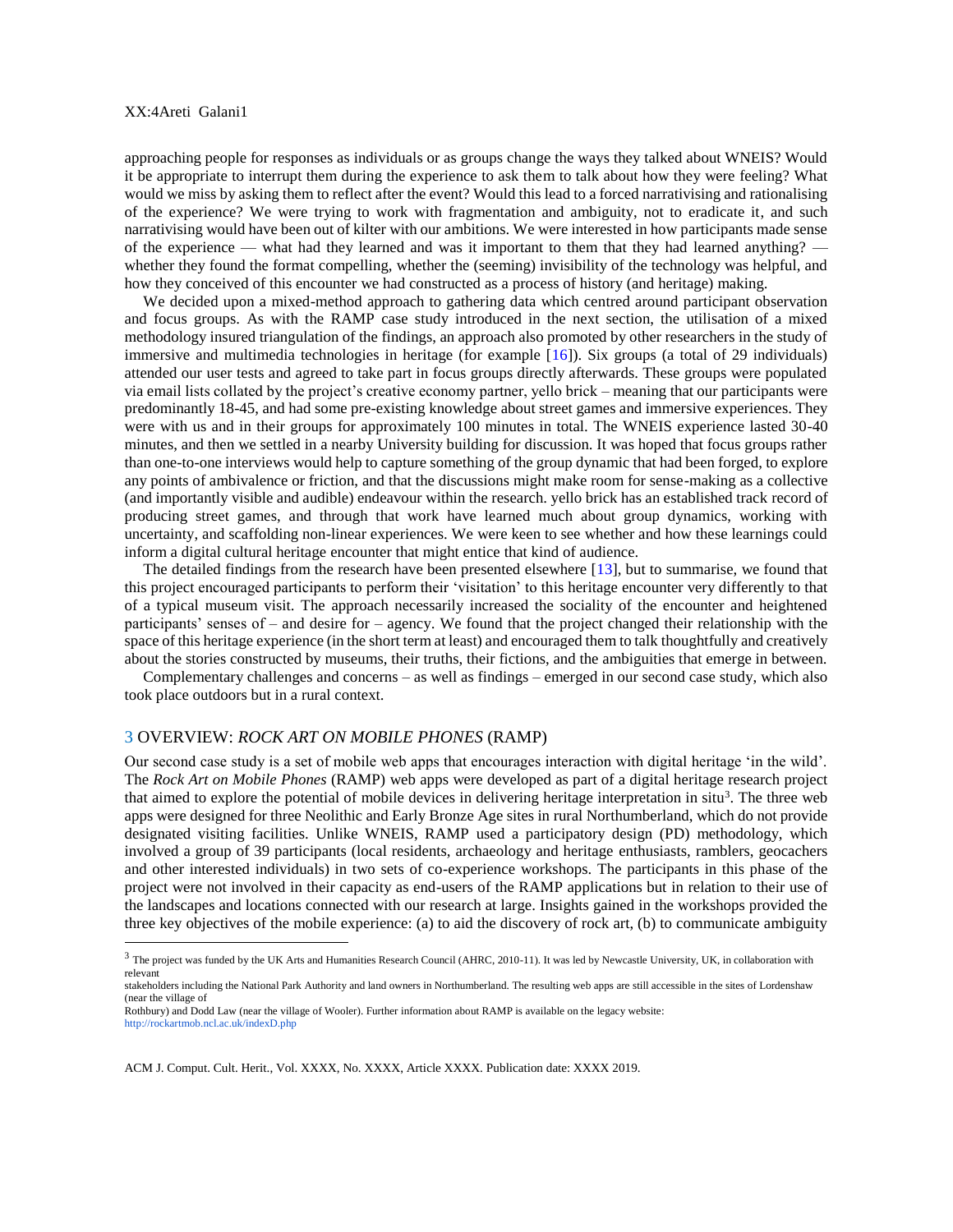l

and encourage speculation around the meaning of the rock art, and (c) to support the visitor's sense of place and engagement with the landscape [\[7\]](#page-13-1). In this sense, the ambitions of this project mirrored those of WNEIS.

The resulting web apps were designed to support serendipitous encounters with rock art in rural Northumberland, which would allow visitors to the sites to use their own mobile devices to 'dip in and out' of the content. Small map plaques with QR codes, attached to the public path wayfinders on the sites, alerted visitors to the fact that mobile interpretation was available on each site. The content itself provided granular navigation instructions, combining a simplified map with wayfinding text-based instructions and photographs of the relevant surrounding views. Content about each rock art mark on the site was brief and delivered through text and/or audio in dialogic format (the audio was recorded in local regional accents), which simulated conversations and speculations about the meaning of rock art among visitors. In several instances during the engagement, visitors were encouraged to stop and 'take-in' the views as well as pay attention to the surrounding landscape(s). This was enhanced with photographs and diagrams, creating a non-linear, exploration-driven narrative. Unlike other apps of this kind, RAMP opted for openness in the interpretation [\[17\]](#page-13-11) by providing multiple viable interpretations of the rock carvings to reflect the uncertainty in the archaeological record and encourage visitors to exercise agency in their engagement with each site. The capacity of Neolithic monuments to afford sensory and creative forms of experimental engagement has been identified by other scholars too (e.g. [\[18,](#page-13-12) [19\]](#page-13-13)) but no digital interpretation of rock art in-situ had been attempted before.

Evaluating serendipitous and speculative encounters with rock art in public rural sites with no designated visitation facilities created both logistical and conceptual challenges. Unlike WNEIS, the RAMP web apps could, theoretically, be used by anybody present on the site, regardless of the time of the day or the purpose of their visit (for example, to walk the dog). Furthermore, the app could be used inconspicuously. Some of the conceptual challenges of the evaluation were shared with WNEIS, especially around the nature of the invitation to the evaluation process and the concern that the evaluation protocol might interrupt the experience of the site. In RAMP we were also interested in whether user-visitors would feel confident to speculate about the meaning of rock art and how they would make sense of the ambiguity of content and loose narrative. Last but not least, we were interested in capturing the role of RAMP content in visitors' 'sense of place and self' [\[20\]](#page-13-14), that is, how visitors might mobilise the apps in their personal relationship with and emotional connection to the sites.

Similarly to WNEIS, we decided on a mixed-method experience-driven approach to the evaluation, which included shadowing of the participants' site visit using RAMP, debrief interviews in a nearby café using photoelicitation techniques, such as printed screen grabs from RAMP to support recall of the experience, and a tailored Personal Meaning Mapping exercise post-visit only<sup>4</sup>. The combination of a walking research methodology, the use of visual prompts and the meaning mapping component followed the sensibilities of the ethnographic research tradition in human computer interaction and aimed to gain a more nuanced understanding of participants' thought processes around their experience without relying on explicit, structured questioning. As the visitation patterns of the specific sites are varied and unpredictable and often affected by weather conditions, we decided to recruit research participants in advance. The participants were self-selected potential visitors in groups/pairs (where possible) who had not visited the specific rock art sites before, had not been involved in the design of RAMP, and were not rock art specialists; they were recruited through an open call to the groups initially approached in the design process. In total 10 participants took part in the evaluation (4 male, 6 female) in 4 pairs and as two individuals. Three of these participants had professions connected to heritage but had not visited the specific rock art sites before. Site visits varied in time, dependent on how long participants lingered at each rock carving and on the weather but were no less than 40 minutes and no longer than 90 minutes. Participants were encouraged to explore the specific location as they would normally do during a visit or a walk and, were asked to use their own mobile devices if possible; failing that, a RAMP handset was provided along with brief instructions on how to use

<sup>4</sup> This combined elements from the PMM approach introduced by Adams et al. [22] with insights from Participatory Design (PD).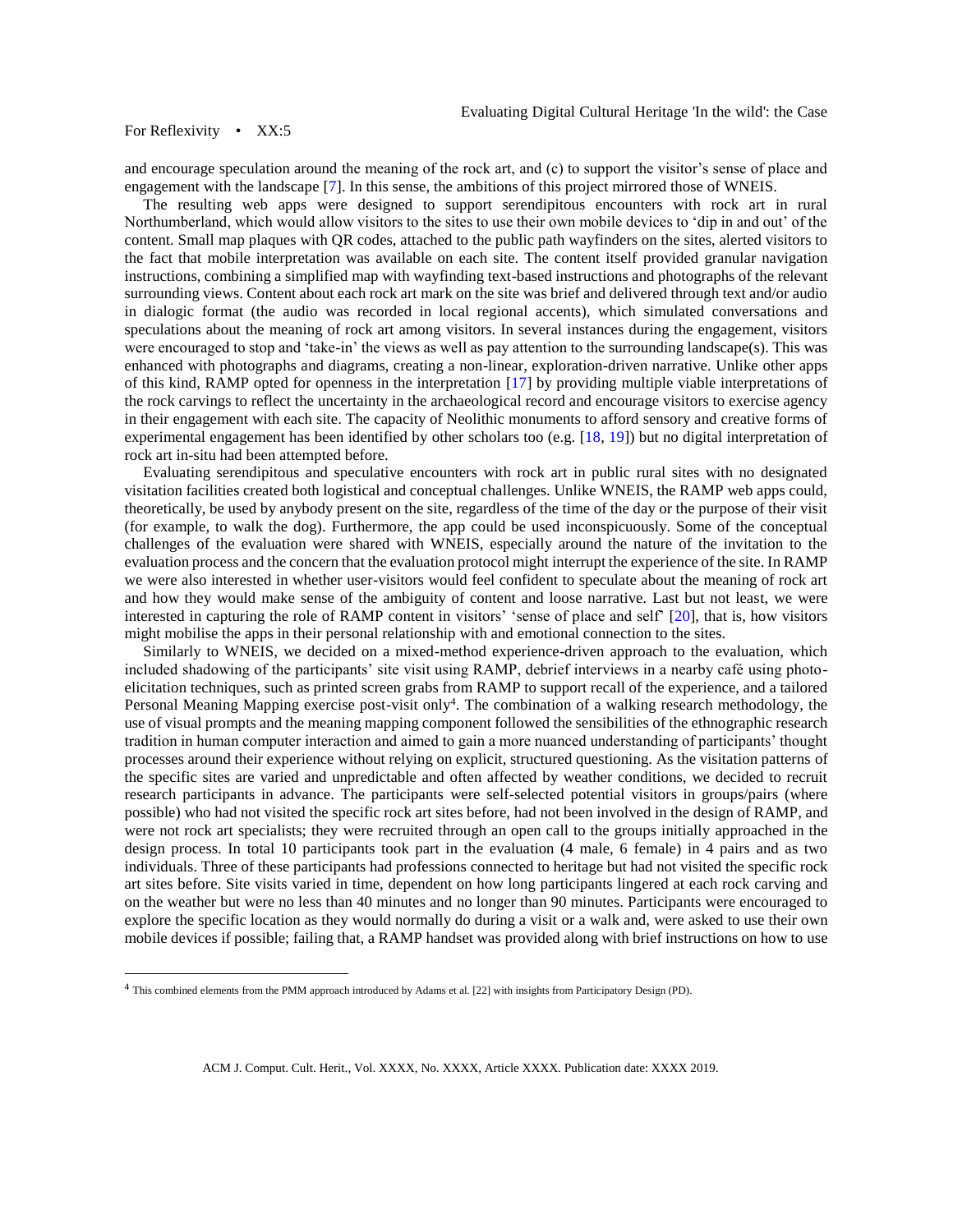the handsets. Participants were encouraged to visit all the carved rocks included in RAMP during their visit, with the researcher acting as observer rather than guide. The researcher was presented as a mobile designer/developer rather than archaeologist, in an attempt not to be seen in an expert guide role.

Overall, the evaluation revealed that RAMP had achieved many of its goals in bringing digital unobtrusive interpretation to rock art sites in situ. Without exception, participants relied on the map on the mobile phone to find the carved rocks in the landscape and to confidently distinguish them from other rocks. They were also observed to explore the sites in greater detail, looking for rock art that might not have been mentioned in the apps. Similarly to the findings reported for WNEIS, participants engaged in conversations with their fellow participants during the visit and the post-visit interviews. They reported a sense of 'not being alone' in the landscape – this was an interesting finding particularly pertinent to rural heritage landscapes that can evoke a sense of loneliness due to their scale – which was often attributed by the participants to the social nature of the dialogic content in the apps. Furthermore, extensive speculation was observed as well as interaction with the landscape (for example, talking about the heather or the pine needles), which was attributed to the content provided by the apps. Participants made explicit connections between speculation and imagination as a way of making sense of the archeological ambiguity related to the interpretation of rock art.

In the following section we work across the case studies to detail common challenges that emerged for us in mutual reflection on these evaluations. We make the case for naturalising this kind of reflexivity in digital cultural heritage evaluation, and for the value of reflection as a collaborative and dialogic endeavour, as practiced in this article.

## 4 DISCUSSION: COMMON CHALLENGES

The richness of the evaluation materials collected for both RAMP and WNEIS demonstrate what can be achieved through experience driven mixed-method approaches to the evaluation of mobile digital heritage applications 'in the wild'. Yet our independent research projects also left us with some unease which emerged as we shared our experiences, reflecting upon our own positionality and the relationality of our methods within the projects; in short, as we practiced our reflexivity. Had our methodologies really offered insight into peoples' experiences of these immersive digital heritage interventions, and had they sufficiently accounted for their natural, social and digital contexts? Do we have the appropriate language/tools to talk to our participants about experiences that are dynamic and unfold in time and space? Indeed, what kind of a performance had our research participants offered up for us and how do we account for the role of the evaluation process, and the evaluators, in generating new avenues for meaning-making? Mann [\[21\]](#page-13-15) makes the distinction between reflection and reflexivity in doing research to summarise that reflexivity focuses 'on the self and ongoing intersubjectivities. It recognizes mutual shaping, reciprocality and bi-directionality, and that interaction is context-dependent and context renewing.' The following sections elaborate on and expand the three sets of questions above, continuing to draw on findings from both evaluations and relating them to relevant discourse in existing scholarship in the field. They demonstrate our process of reflexivity in action, highlighting ethical and practical considerations for the evaluation of fluid, fleeting and dynamic digital heritage experiences 'in the wild' going forwards. They also draw attention to the reflexive relationship between heritage experiences 'in the wild' and their evaluation 'in the wild' as mutually constituting the context of study.

## 4.1 Adequately Accounting For Transmedial Digital Cultural Heritage Encounters 'In the Wild'

Following previous scholarship on place-based digital cultural heritage, we both understand heritage encounters to be embodied, and constituted of 'personal, social, cultural, and physical experiential qualities' [\[8\]](#page-13-2). Particularly, Ciolfi [\[8\]](#page-13-2) and Fosh et al. [\[23\]](#page-13-16) emphasise the role of embodiment in experiencing a variety of cultural and natural heritage sites, while Betsworth et al. [\[24\]](#page-13-17) pay attention to the role of spectators and bystanders in performative digital heritage applications in a disused Copperworks site. In the latter study, interviews and observations showed not only that participant experiences were diverse, but that they were highly contingent on how participants responded to the tangible and emotional resources, as well as the activity on the sites, which were not strictly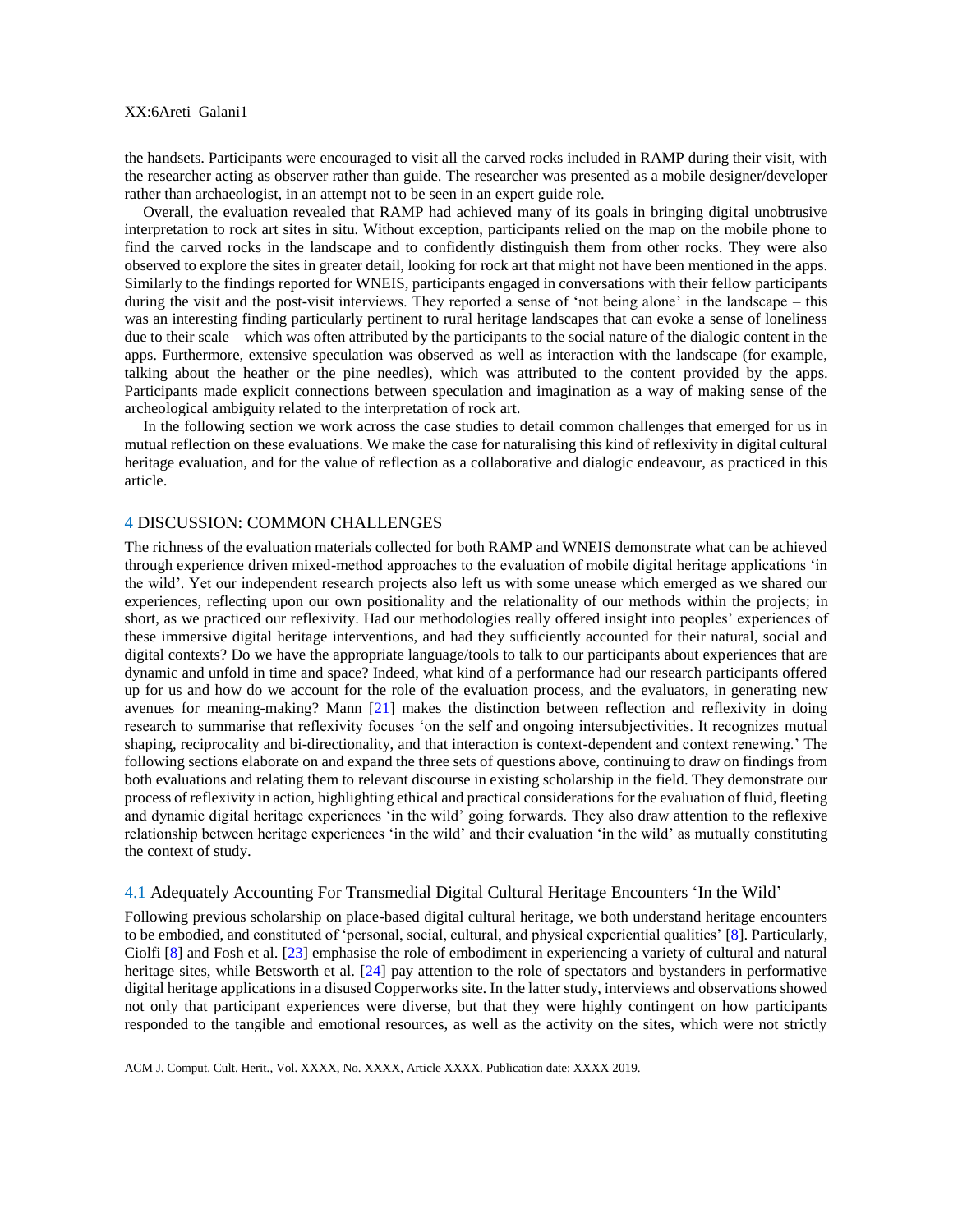scripted on the mobile application. Furthermore, Giaccardi and Palen [[25](#page-13-18)] argue for the need to support 'crossmedia' interactions in place-based heritage work.

Echoing the work of Jeff Ritchie [\[26\]](#page-13-19) on locative narrative in particular, we see those inter-connections as essential and consequential. Ritchie holds that storytelling using mobile locative media cannot 'realise its narrative potential' if it does not 'take full advantage' of both the technology employed and the physical space  $[26]$ . Once these are activated by the user(s), Ritchie asserts, a variety of 'transmedia narrative forms' can be realised. But how can project evaluations adequately capture that multidimensionality and its consequences for individual uservisitors?

This conceptualisation of mobile digital heritage experiences as transmedia narratives resonates with the design of, and experiences embodied by, both WNEIS and RAMP. The physical outdoor spaces, as well as the stories/content hosted on the mobile devices, were expected to work together to intrigue and enable visitors to discover the respective storyworlds of Cyril and Northumberland rock art. Echoing the attention to the sensory dimensions of digitally-mediated experience in Pink's ethnographic practice [\[27\]](#page-13-20), the natural landscape and the content on the mobile devices in our two case studies were dynamic and full of possibility in their own right, beyond the ways in which the experiences we had crafted anticipated them. For example, the Northumberland landscape is exposed to diverse and acute weather conditions (such as wind) as well as being very seasonal, with thick bracken covering the sites during the spring/summer period that renders the carved rocks invisible. Similarly, the park in WNEIS is animated in very different ways after dark. Members of the public use it to cut through from one side of the University campus to the other, they sit and smoke on the benches, and people from the street community often base themselves in the park. As one participant noted, 'it felt like people might intrude on our experience, or we might intrude on theirs' (WNEIS participant). In November, when we carried out our research, the World War One memorial in the centre of the park was suddenly surrounded by poppy wreaths which were subsequently appropriated by our participants into Cyril's story.

In our respective studies, people created a personal narrative of the experience through an imaginative pic'n'mix, that is, they were able to mobilise aspects of the landscape alongside aspects of the digital content (not always the 'correct content'), in order to craft a new story. The flow of their imagination was not always one-way – i.e. from what the digital content described to the physical landscape – but was cross-media and multidirectional. We understand this phenomenon as a form of multimodal imaginative investment. The emerging storyworlds we were working with in our evaluations were thus activated somewhere between the physical spaces, the mobile devices and our participants, in transmedial processes of sense-making spanning visceral, social and cognitive domains. Our evaluation approaches thus needed to be sensitive to this and allow for unpredictability, responsiveness and improvisation. To focus on the use of the devices only, in the tradition of usability studies (e.g. [\[28\]](#page-13-21)), or the navigation of the physical terrain only, in the tradition of (museum) visitor observational studies (e.g. [\[29\]](#page-13-22)), would have led to a clear mischaracterisation of the experience.

Multimodal imagination emerged as a key strategy that supported immersion in these case studies, and sense of place and self across different time-frames. In WNEIS, participants co-opted aural and olfactory cues in the park into their (collective) story-making about Cyril; for example, the noise of a police helicopter overhead became the noise of a bomber aircraft. In RAMP, a male participant, when talking through the mind map he had created after the experience, co-opted references to content about sacrifices that was available on the RAMP app to describe the sounds that came to mind in the hillfort in Lordenshaw:

It's possible that there were sacrifices going on, you know, in the hill forts, so you know- also defending something: battles were really brutal in those times. So there's- that brought to mind slightly rough sounds, you know. Sounds you don't associate with kind of calm civilisations. And it's quite- in terms of weather it can be a really grim place up there, especially if you don't have a car in the car park waiting to take you home. A taxi back to your environment. (RAMP participant)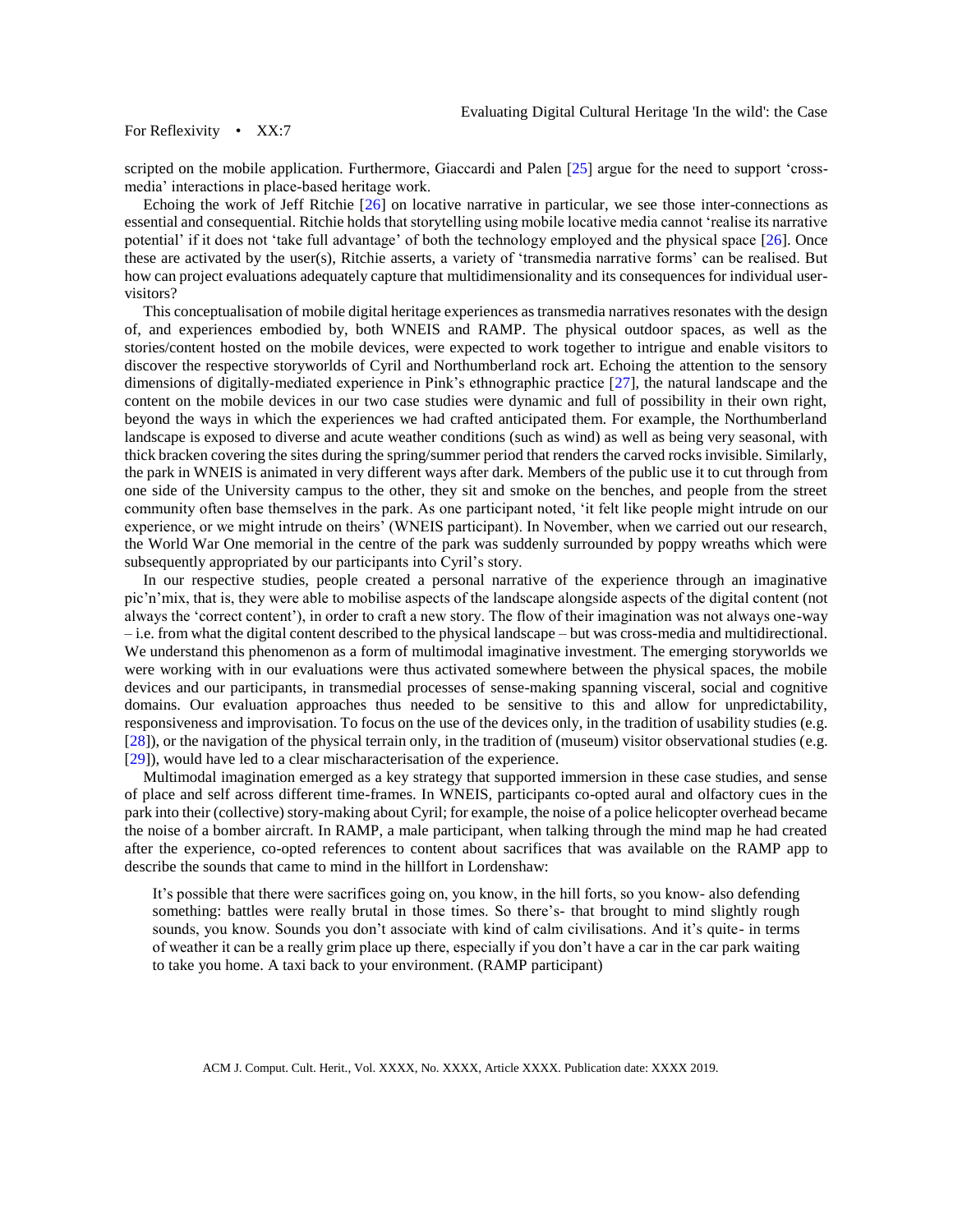What was fascinating about this participant's account of his experience of the aural dimensions of the site is that the reference to sacrifice was not made in relation to the hillfort commentary in the RAMP app but another carved rock on the site. We argue that the use of self-reflective mind maps in this instance was an opportunity for participants to re-tell their experience, revealing what Ritchie [\[26\]](#page-13-19) calls the 'really nontrivial effort' that participants put into making sense and meaning from the transmedia heritage narrative offered by the RAMP app. The focus groups for WNEIS worked similarly.

A common characteristic of WNEIS and RAMP was the language of 'adventure' and 'discovery', which inspired participants to organically 'expand' the storyworld of their experience by engaging with aspects of the landscape that did not form part of the curated narrative but, in the context of the experience, became relevant to the individual participants. For instance, in WNEIS the smell of flowers became something that participants talked about; 'you can actually smell the blossom. You don't notice it in the day. But your senses have been all muddled up' (WNEIS participant). Although the flowers were not part of WNEIS's curated narrative, participants' exploration of the park gave them the space and opportunity to notice them. Furthermore, in RAMP, participants reported feeling compelled to have a good look around the sites just in case there were more rock art marks to be discovered outside the content of the app, as vividly described by one of the male participants: '"Keep your eyes peeled, you might see others." No, then I'd just become obsessed! [...] Makes you look at every single piece of rock, which is exhausting in this area!' (RAMP participant). Indeed, this participant was observed to look at many other rocks on the site outside the public path and the navigational suggestions included in the RAMP app.

The openness afforded by our evaluative approaches, which opted to capture both the activity of a small number of participants on-site as well as their retrospective narratives of experience within their groups, allowed us to gather insights not only into how well (or not) the curated elements of the transmedia experiences engaged participants, but also, insights into the elements of our designs that enabled participants to 'break free' from the curated experience and expand their respective storyworlds. This finding aligns with observations in other studies of place-based digital heritage experiences that use similar methodologies, and directly questions the capacity of data deriving from system logs (for example the length of time a mobile device is used, GPS tracking of the participants on site, neurophysiological response data) to both capture and value embodied, visceral responses to digital heritage encounters and the transmedial experiences that enable them.

One of the key methodological challenges arising, however, is that such reflections are personal and often idiosyncratic, as demonstrated above. Although current methods, such as the ones used in WNEIS and RAMP, go a long way to capturing these experiences in a given moment (often immediately after the visit) there is scarcity of approaches and examples of research providing insights into longer term impacts on participants, both in terms of their engagement with the specific heritage and/or sites, and their attitude towards place-based transmedia heritage narratives more broadly. One might safely assume that participants' experiences of projects such as RAMP and WNEIS are likely to shape how they will approach similar interventions in future in the same way that our participants brought with them experiences from other mobile museum and tourist guides. Longitudinal studies would be insightful but are complex and (can be) resource intensive. They are rare in digital heritage research, although attempts have been made in related areas (for example Jackson and Kidd [\[30\]](#page-13-23) on longitudinal impacts of encounters with(in) performance in museums and heritage sites). Such studies could begin to shed light on how a single (or indeed, a series of) digital cultural heritage intervention(s) is understood and valued over time, and the extent to which the 'adventures' and journeys of 'discovery' with particular narratives, spaces and places remain consequential and meaningful over time (or not).

## 4.2 Talking About 'Experience'

In both research projects we have been struck by the near impossibility of navigating the phenomena often termed 'experience'. In the projects detailed here, talk about 'the experience' encapsulates any number of things; the technology, learning, the sense of being in a somewhat unique place and time on your own or with others, and affect in all its various permutations including surprise, fascination, intrigue, boredom or unsettlement. Rose Biggin's understanding of immersive experiences is helpful here in making sense of why comprehensive and unproblematic assessments of 'experience' are necessarily tricky for researchers to access: 'I draw from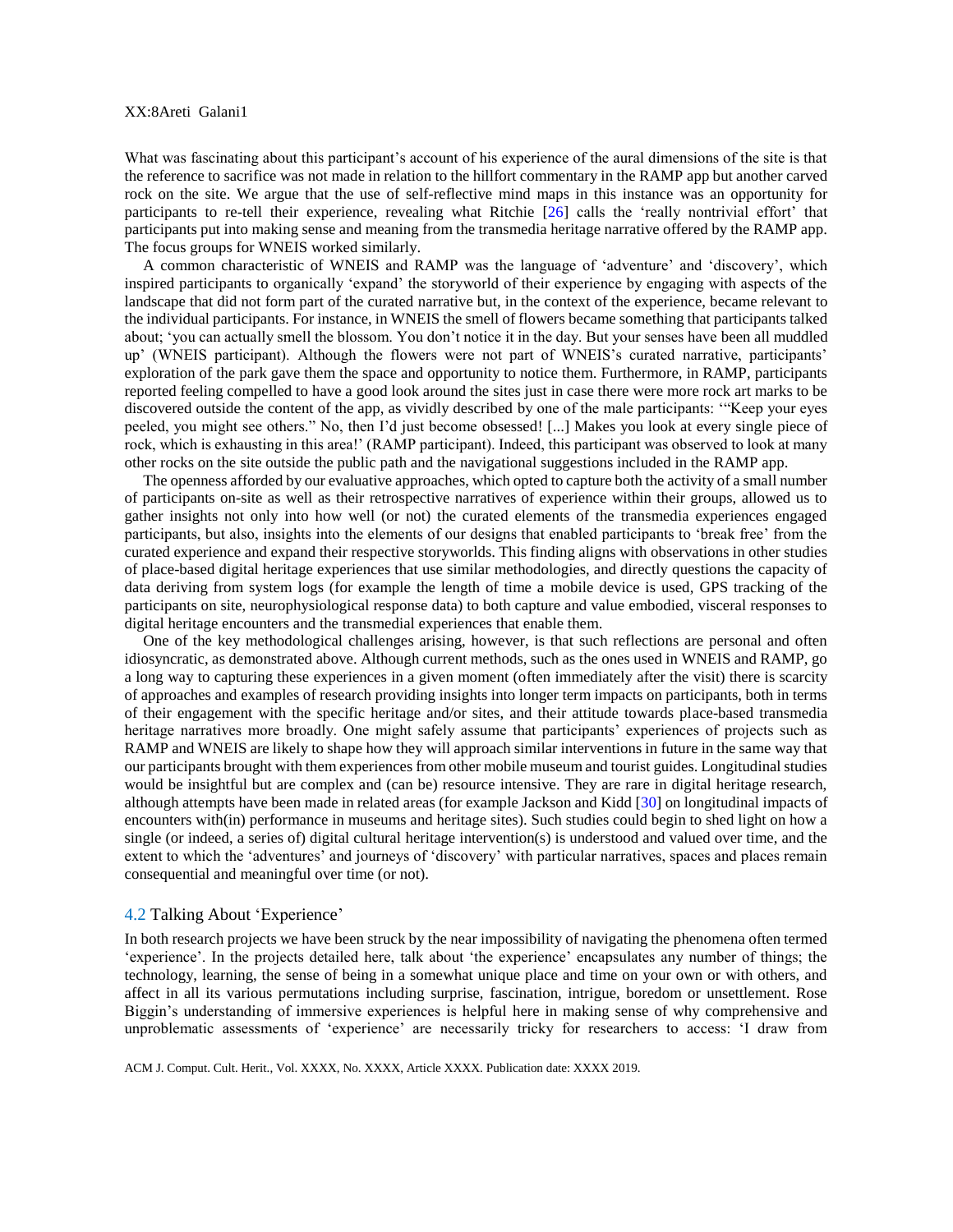philosophical aesthetics, cognitive science and computer games to define immersive experience as a graded, fleeting, intense and necessarily temporary state defined by an awareness of its temporal and spatial boundaries' [\[31\]](#page-13-24). As noted in the introduction, 'experience' is relational, subjective, and reflexive [\[1\]](#page-12-0). That it is fleeting makes it a 'fiendishly difficult' thing to capture and articulate [\[32\]](#page-13-25). And yet it was these knotty, unpredictable and unruly expressions of experience we were interested in for these research projects, both of which were interested in the value of ambiguity within heritage work.

Neither researcher wanted to revert to a more traditional usability study as a main evaluative method. Data analytics from RAMP for instance, would have given the researchers numerical indications of activity on the web platform that hosted the content of the apps (see [\[33\]](#page-13-26)), but there was uncertainty about how those statistics could be interpreted with specific reference to the research questions under investigation. As previously outlined, we saw it as a limitation to rely solely on behavioural data analytics, wanting instead to use qualitative research methods and explore the potential of these formats 'in the wild'. Others such as Hornecker & Nicol [\[34\]](#page-14-0) and Ciolfi [\[8\]](#page-13-2) have also advocated taking evaluation out of the lab, and Economou and Pujol [\[35\]](#page-14-1) note that 'lab-based evaluations … ignore the complexity of studying visitors in the natural environment'. As has been noted, both our studies opted for qualitative and interpretivist mixed-methodological approaches which necessarily shaped the language we used. Navigability and accessibility were of course important to us, but so too was capturing something of the processes of sense-making and interpretation that were happening in both cases. A subsidiary challenge here relates to how we articulate measures for success for these kinds of projects. Although both projects had set objectives, they were incredibly difficult ones to evaluate against. Each had nuanced and exploratory research questions.

As we move into the realm of the immersive and open up multiple avenues of interaction and interpretation, it seems important to find ways of talking with our participants that really enlighten the (arguably) richer questions we now wish to explore. For example, in the WNEIS research we were keen to know what people had gleaned from the narrative, yet to ask them to summarise or recount that narrative back to us ('What did you learn'? What do you remember? What can you tell us about Cyril?) would have required them to narrativise and rationalise in a coherent fashion that which we had purposefully presented as fragmented. Presenting us with a linear narrative would have been entirely at odds with what we knew about Cyril's story, and how we had wanted them to think about processes of musealisation and historicisation. These are perhaps challenges that are common within traditional formats of curation and interpretation, but here we find them manifesting in the digital domain too.

We wanted to make room for the varied potentials and limitations of these digital heritage encounters to emerge in peoples' responses in ways that felt authentic, that were unpredictable to us, and that revealed the ways our resources did (or did not) come together to constitute a 'multimodal whole' [\[36\]](#page-14-2) with a 'multimodal grammar' [\[36\]](#page-14-2) that was ultimately productive for our participants. Following other scholars within the field of digital cultural heritage [\[5,](#page-12-4) [6,](#page-13-0) [9,](#page-13-3) [8,](#page-13-2) [13\]](#page-13-7) we have found multimodality a useful theoretical framework for exploring these cases, recognising as it does the importance of 'fine-grained detail of form and meaning' [\[36\]](#page-14-2) and offering methodological prompts. This framework reminds us to pay attention not only to textual and linguistic resources, but also to spatial, visual, aural and embodied aspects of interaction and environments [\[37\]](#page-14-3).

In the focus groups (WNEIS) and work around the personal mind mapping (RAMP), it was gratifying to hear participants voice in their own words how the encounter had been felt, how it had been embodied, how it had disrupted their understanding of historical narratives, and how ambiguity had been embraced and/or navigated. Two RAMP participants (both female but from different evaluation groups and with different backgrounds) noted that a key takeaway for them was that multiple interpretations can be viable:

Participant: 'No-one works just with fact, they speculate on facts, and then maybe use their fact to prove that their speculation might be valid. Without our imagination, without speculation this wouldn't happen. Participant: 'The one thing that I learned was there were a million different ways you could interpret it.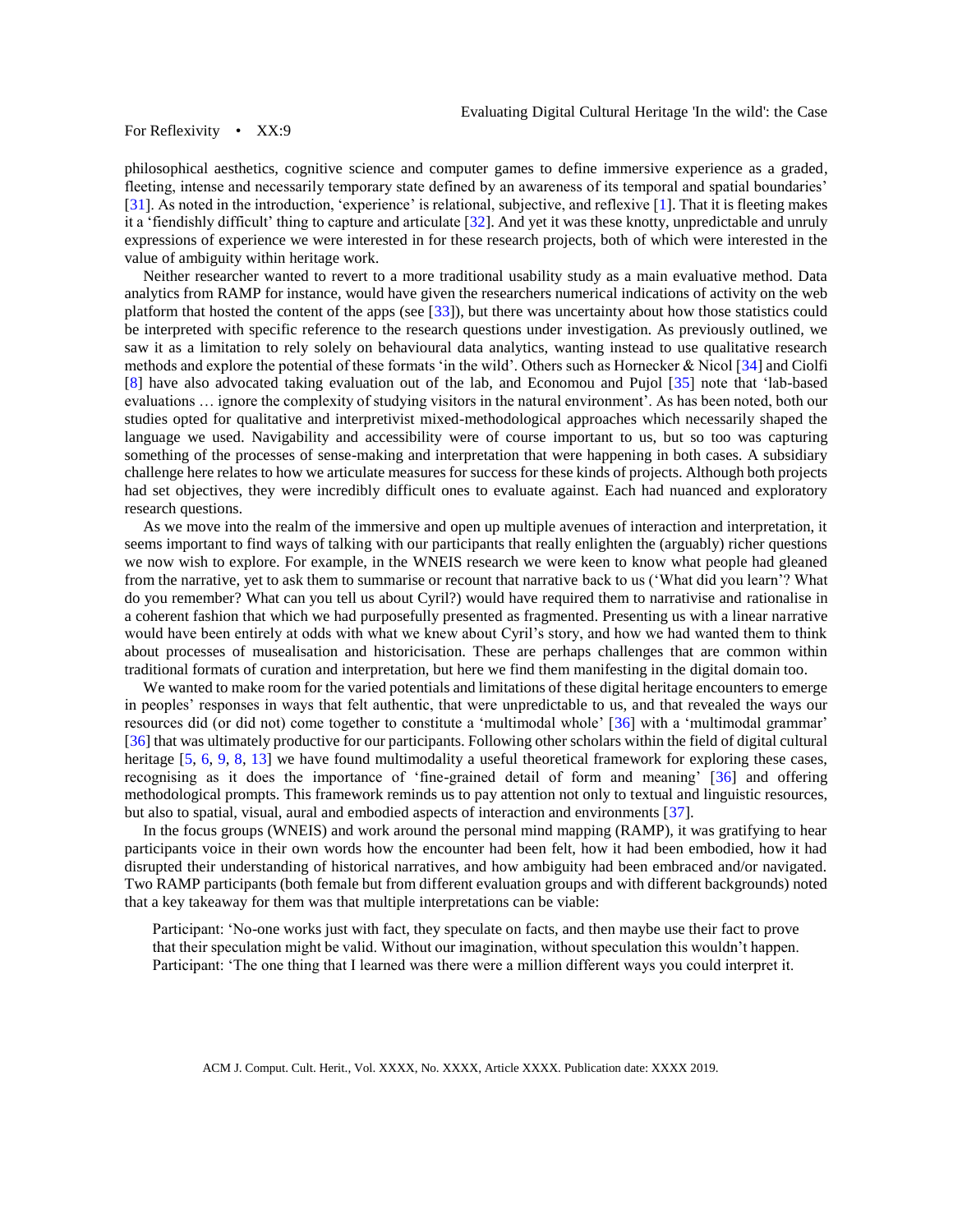## XX:10Areti Galani1

In response to WNEIS participants spoke at length about the ways this experience differed from a 'typical' museum visit or historical narrative, and how the ambiguities and holes in the narrative they had encountered had proved productive for them [\[13\]](#page-13-7). As one respondent noted: 'what I liked was that I was kind of on the backfoot and I had to piece it together. I really liked that element. By the end I felt I had filled in the gaps' (WNEIS participant). They repeatedly talked about it as 'not passive' and as a process of 'discovery'. Participants were also able to reflect on their own fascination with the 'facts' and 'the real', and to think about what actually (or potentially) is at stake where these are undermined or unseated. In focus groups and interviews with participants after both experiences, there was a desire evident amongst respondents to assess the validity of their speculations which we have seen in other projects too. For example, in RAMP, when a participant was asked about her choice of answer in the interactive question posed by the web app 'whether the carved motifs were coloured', she was keen to provide evidence to support her thinking: 'So I chose 'no' on the painting because it is made of sandstone so it is already a sort of yellow ochre, and sandstone rocks have got different things coming through it so it already can be ground down to a pigment. So, I don't know.' (RAMP participant).

With experiences that are not guided or scaffolded in the way participants are used to there is seemingly still a desire to locate an authoritative narrative or institutional line; a conditioning that seems very much encultured in our respondents. This is not to say that mobile heritage interpretations such as WNEIS and RAMP are less desirable; we argue that mobile heritage experiences designed for openness and ambiguity will naturally attract both enthusiastic and skeptical participant responses in the same way their didactic/structured counterparts do too. Acknowledging this diversity of experience helps us to position mobile heritage interpretations (both didactic and open-ended) within an ecology of mobile heritage experiences rather than in competition with each other. In the case of WNEIS and RAMP, the opportunity for discussions included in the evaluation protocol created space for participants to find (or request) certainty, and respondents were often reassured by this opportunity. This raises another challenge around the ways research itself necessarily (and inevitably) becomes a part of 'the experience'.

#### 4.3 Evaluative Research as an Intervention in Meaning and Sense-Making

In both projects the evaluation opportunity itself became an extended part of the meaning-making cycle for all participants, by both responding to and also renewing the context of the experience. Respondents continued to make sense of their visit and what they had experienced as they were talking about it. In the WNEIS research, people emailed additional reflections and queries in the days following the encounter. In RAMP, the meaning mapping exercise was often used by the participants as a means to reflect on a specific personal interest in light of their experience. Here we see the value of the more open-ended subjectivity-oriented methods used in these cases. A focus on system performance and usability would not have offered us access to this continued cognitive and emotional work, as well as the collective meaning-making, that we saw in these projects. When interested in the felt, embodied and visceral experience of digital cultural heritage interpretation the nature of the invitation, and the kinds of techniques utilised, do need to differ from traditional user-testing.

For example, as already discussed, in RAMP participants were asked to draw a mind map post-visit. Departing from the traditional use of personal mind maps with museum visitors, which often focuses on visitors' responses to a specific concept or topic, participants in RAMP were asked to select one out of five phrases as a prompt (see [figure 1\)](#page-10-0): The Carver, Neolithic People, Sounds of the Land, Change, and The Views. This adaptation of the mind mapping method also reflected the conscious intention of the researchers to move away from a comparison-based evaluation framework to an analytical one. The prompts were chosen for their connection to themes arising from earlier participatory design workshops in the design phase of the RAMP web apps and were deliberately phrased using ambiguous open-ended language. The purpose of this mapping exercise was to elicit responses on the nature of 'sense of place and self', which may not have naturally emerged in the more structured environment of interviewing (even within a semi-structured interview framework), and are by their very nature difficult for participants to articulate explicitly; they are 'felt' or embodied responses to the rock art and the surrounding environment. Additionally, specifically questioning participants on how the environment made them feel may have been leading. The inclusion of five 'starting prompts' therefore required the participants to become aware of their own response towards the landscape and reflect on it. It also afforded, we argue, the opportunity for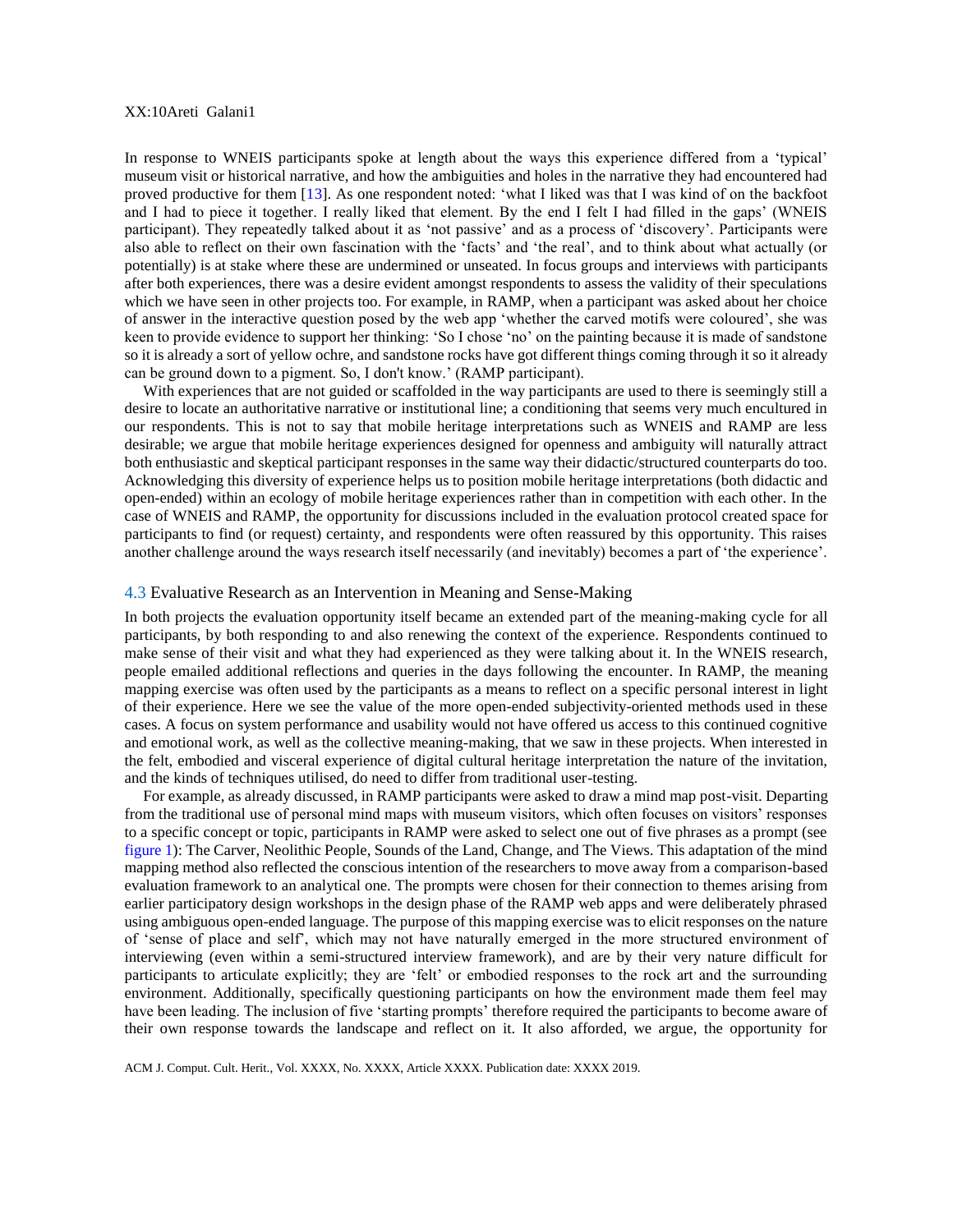participants to exercise agency over the evaluation protocol – indeed one of the participants rejected all five prompts and, instead, opted to use a starting prompt of her own to draw the map; an option that was not available in the evaluation protocol but emerged organically and reflexively in the conversation. On selection of a 'starting prompt', participants were asked to map out their thoughts around their chosen phrase and then talk through their diagram. Their rejection of the other prompts led to interesting reflections, insights and discussions that were of as much or more value than the completed maps.



Fig. 1. A participant draws a personal mind map. Copyright: Debbie Maxwell.

<span id="page-10-0"></span>Intimate evaluative approaches to embodied digital interactive experiences were also used by Loke and Khut [\[38\]](#page-14-4), who encouraged audiences to draw body maps indicating the body sensations generated by their installation *The Heart Library*, which subsequently formed part of the exhibition. It is evident that in this kind of reflexive evaluative project, the research activities themselves become an intervention in meaning-making for both the researchers and the researched. This is not a new observation. Research methods training routinely introduces the idea of 'observational reactivity' for example, noting that the behaviours of those who are observed for research purposes may well alter due to the very fact of their being observed. Contrary to the precautionist spirit of the above warning however, we see these less as problems to be eradicated or explained away, but as features of twenty-first century heritage work more broadly, and of the digital environment perhaps especially [\[39\]](#page-14-5); heritage work is increasingly understood as (at best) collaborative, co-produced, relational and contentious. The research process as an intervention can be generative, productive and (sometimes) turbulent, mirroring other social interactions in our everyday lives.

We suggest that a narrow evaluation process, which often requires evaluators to assess experience against a pre-defined set of design objectives, overlooks the reflexive relationship between digital heritage interpretive products and the social, cultural and natural (i.e. physically bounded) contexts of their use. Our experiences with WNEIS and RAMP highlight the need for an alternative evaluation paradigm that does not limit evaluators to 'objectively' consolidate the views of heritage organisations, designers and participating audiences. Instead, it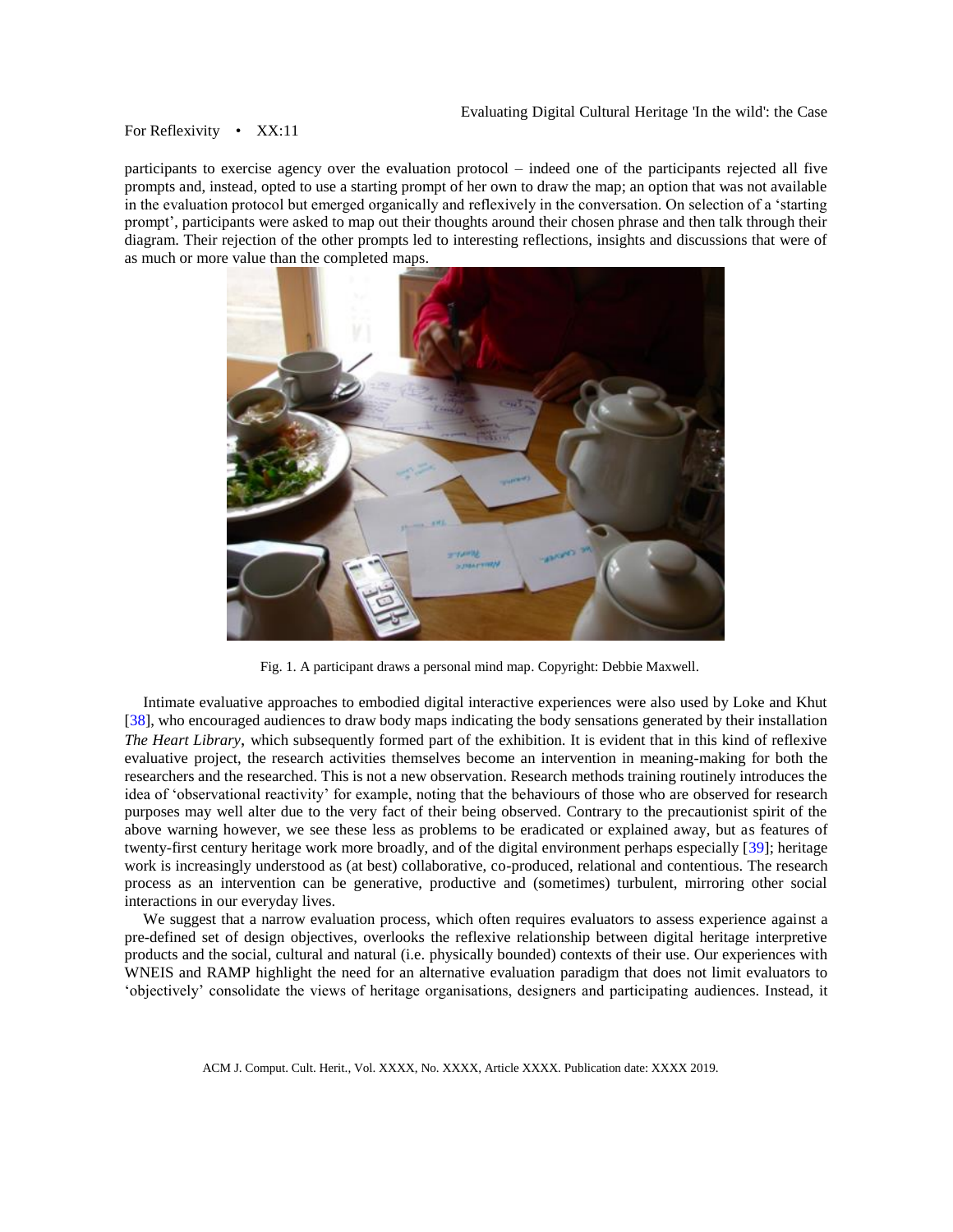## XX:12Areti Galani1

'facilitates a more extended reflection-on-experience on the part of the audience' [\[38\]](#page-14-4) while enabling the evaluator(s) and participants to negotiate the focus of the evaluation, and review and reflect on their own positions as part of the process. One might want to liken our approach in digital heritage evaluation to the Wittgensteinian hammer; evaluation is not a mere 'tool' to deliver an assessing/measuring goal but an inseparable part of heritage meaning-making processes at large.

#### 5 CONCLUSION

We set out in this article to look across two digital cultural heritage projects that took place 'in the wild' in order to identify and highlight common methodological challenges in their evaluation. It was a process of reflexivity itself that we were interested in, and that we wish to advocate and foreground as an innovation in digital cultural heritage evaluation. Our projects had related (complex) objectives around exploring ambiguity, subjectivity and relationality, themes that are nascent, and likely to become more common as the field embraces new kinds of experiences and research questions. As we have shown, although the experience of digital cultural heritage interventions is made of micro-moments and micro-interactions between users and technology, 'experience' of heritage extends beyond these interactions to encompass encounters with people, physical and imagined landscapes, the archive, and in these instances, with researchers also. It is our process of reflexivity within and across these projects that has enabled us to become aware of and pay attention to aspects of the mobile heritage experience that need to be more consciously included in our future evaluation approaches.

We have identified three challenges that emerged in carrying out evaluation of these projects. Firstly, we outlined practical and conceptual challenges associated with capturing, in a meaningful manner, transmedial heritage engagements 'in the wild'; that is, encounters that span both digital content and the changeable physical environment as they intersect with each other over the course of an experience. As device data analytics and qualitative observational techniques alone lack the ability to represent the transmedial nature of the experience, new hybrid methodologies are required in this field to enable researchers to understand technology use in actual practice while affording participants the capacity to exercise their agency over their experience. Secondly, we described challenges associated with asking about and articulating multimodal experiences and their impacts; for us as researchers, and for our research participants. In this case the lessons learned from digital sensory ethnography advocated by Pink [\[27\]](#page-13-20) offer a useful starting point for researchers of mobile heritage applications outdoors. Thirdly, we have been reminded again that research is itself an intervention in meaning-making, of how important it is to be mindful of that when reporting results, and also to be open to the opportunities that this insight provides. We have argued that the evaluation process in this context is an extension of the meaning-making process. This is not a weakness of experience driven methods; rather, it demonstrates how digital cultural heritage encounters, and their evaluation, are in and of the world, their multimodality unremarkable in a social and cultural context marked by digitality. Our practice of reflexivity gives us renewed confidence to make these challenges visible and productive in our research rather than trying to eradicate them completely.

We advocate the kind of reflexivity that has been achieved through this writing project; a 'dialectical interrogation' of our familiar positions which might help to 'avoid the reproduction of conventional ideas and traditions' in our approaches and our interpretations [\[15\]](#page-13-9). In this respect, we aim to encourage the adoption of evaluation approaches in mobile heritage experiences that challenge the normative nature of evaluation practices. A number of those approaches have emerged through the discussion of our own methods in the two case studies, such as the need for the evaluation approach to be context-specific, dialogic and critically informed; for instance, as already discussed, in both RAMP and WNEIS the research teams paid attention in creating the conditions within the evaluation process for participants to deviate from the evaluation protocol being utilized in each instance. We acknowledge, however, that adopting more reflexive evaluation practices might mean researchers and practitioners need to negotiate and affect change in their organizational contexts.

In this vein, we want to champion a more nuanced understanding of both how to measure the value of digital cultural resources and how to articulate success and/or failure in this context. Why are digital cultural resources valuable and for whom? Latulipe [\[40\]](#page-14-6) in her discussion of value in the context of digital artworks and performances, urges us to resist 'value reduction' approaches in the evaluation of art, culture and heritage, and to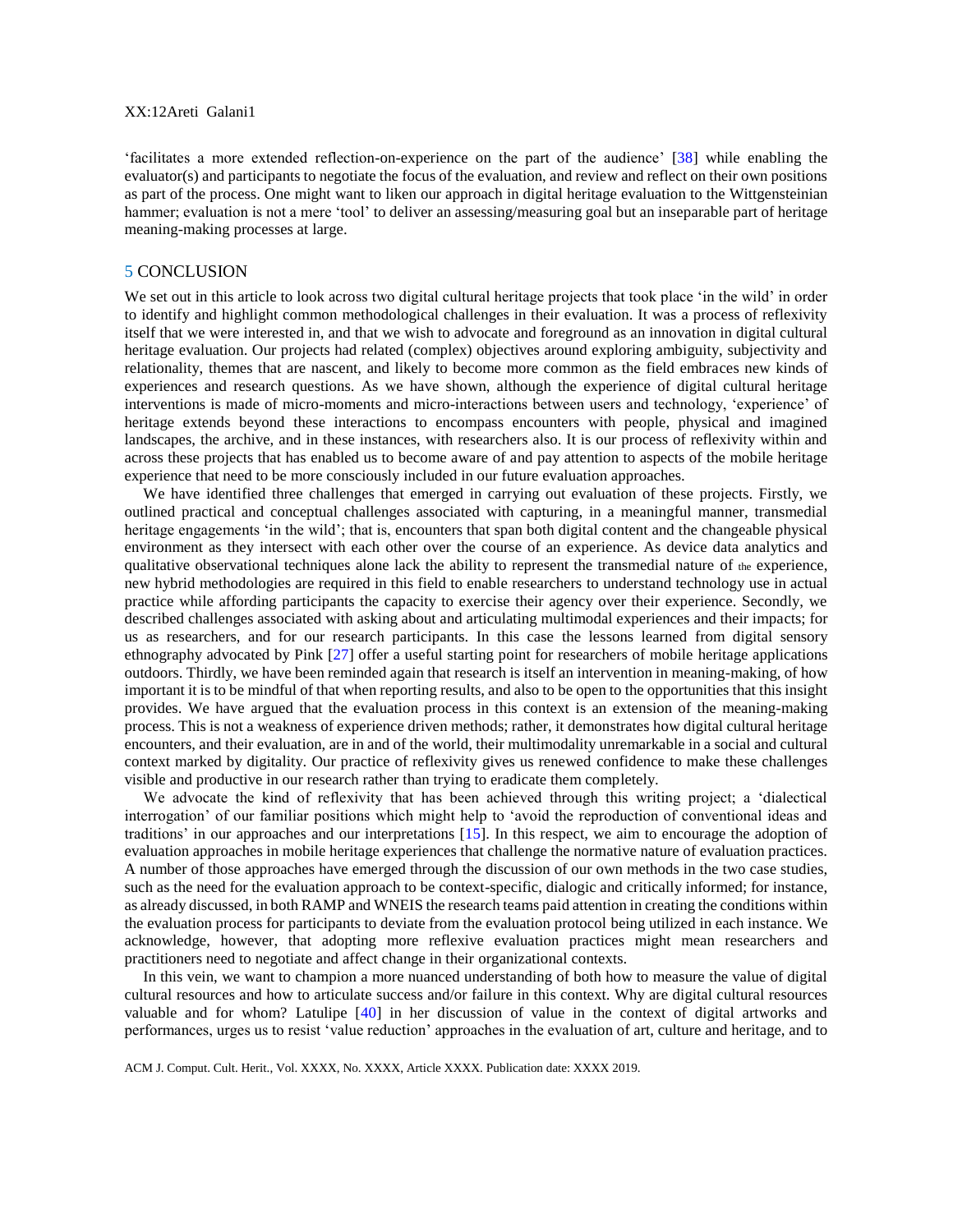think beyond financial and innovation metrics. Geoffrey Crossick and Patrycja Kaszynska [\[41\]](#page-14-7) highlight the need for more nuanced ways of understanding the value of digital engagement with culture more specifically, beyond the number of downloads and likes. What the reciprocal reflection on the two case studies shows us is that the value of mobile digital heritage resources in situ often extends beyond the curated boundaries of individual digital heritage experiences; its meaningful capture and analysis can be achieved, but it is complex and iterative work that requires greater investment in longitudinal studies and collaboration across case studies.

On a practical level, capturing the sensory and embodied aspects of digital cultural encounters 'in the wild' requires both resources and time commitment, which are not often budgeted for within traditional digital project commissioning processes in heritage organisations. By acknowledging this tension, we also call for a stronger commitment from funding bodies and cultural organisations to develop a sustainable practice around the evaluation of mobile heritage applications and the sharing of evaluation protocols and findings. It also requires nuanced understandings of both research contact and the analysis of collected materials to mitigate against positivist readings of open-ended reflexive methods, such as mind maps and in situ observations of heritage meaning-making in action. This draws our attention to the ethical challenges associated with methods that aim to capture fleeting, visceral and self-reflective encounters and, particularly, their conflictual relationship to traditional claims of generalisability and reproducibility often associated with both digital technology evaluations and social science approaches. If meaning-making is situational and context dependent [\[42\]](#page-14-8) then it would seem problematic to claim that our findings should be applicable in different contexts. Do ungovernable digital cultural resources lead to seemingly ungovernable evaluation approaches? Our effort to openly reflect on two individual evaluation protocols which were applied on separate occasions by different research teams and within diverse digital heritage contexts, suggests that mobile digital heritage evaluation approaches 'in the wild' have now reached a level of maturity, allowing us to articulate common concerns and imagine innovative methods to address them.

These challenges and opportunities weigh heavy on us as we design research methodologies for the next iterations of our projects. Their consideration impacts how we engage our respondents in discourse around and in response to our research outputs; outputs informed by questions which are, over time, becoming more multifaceted. They increasingly circulate around themes of embodiment, social interaction, lived experience, subjectivity, relationality, affect and the inner world of feelings, and necessitate that we become more multidimensional and intentional researchers in response.

#### Acknowledgements

WNEIS was part of the AHRC-funded REACT Creative Economy Hub grant. Thanks to our partners Alison John, yello brick, and Dafydd James at Amgueddfa Cymru – National Museum Wales. Thanks also to all research participants. RAMP was funded by AHRC - AH/H037608/1. Thanks to our co-researchers Dr Aron Mazel, Dr Debbie Maxwell and Dr Kate Sharpe, and to all our research participants. Our thanks are also due to the local services in Wooler and Rothbury for their hospitality.

#### References

- <span id="page-12-0"></span>[1] Peter Wright, John Mccarthy, and Lisa Meekison. 2004. Making sense of experience. In Mark A. Blythe, Kees Overbeeke, Andrew F. Monk, and Peter C. Wright (Eds) *Funology*. Kluwer Academic Publishers, New York, 43-54.
- <span id="page-12-1"></span>[2] Catherine Styles. 2011. Dialogic Learning in Museum Space. *Ethos* 19, 3, 12-20.
- <span id="page-12-2"></span>[3] Shelley Ruth Butler. 2015. Reflexive museology: lost and found. In Andrea Witcomb, and Kylie Message (Eds) *The International Handbooks of Museum Studies*. John Wiley & Sons, New York, 159-182. DOI: 10.1002/9781118829059.wbihms109
- <span id="page-12-3"></span>[4] Daniela Petrelli, Luigina Ciolfi, Dick van Dijk, Eva Hornecker, Elena Not, and Albrecht Schmidt. 2013. Integrating Material and Digital: A New Way for Cultural Heritage. *Interactions* 20, 4, 58-63. DOI: 10.1145/2486227.2486239
- <span id="page-12-4"></span>[5] ] Areti Damala, Tobias Schuchert, Isabel Rodriguez, Jorge Moragues, Kiel Gilleade, and Nenad Stojanovic. 2013. Exploring the Affective Museum Visiting Experience: Adaptive Augmented Reality (A2R) and Cultural Heritage. *International Journal of Heritage in the Digital Era* 2, 1, 117-141. DOI: 10.1260/2047-4970.2.1.117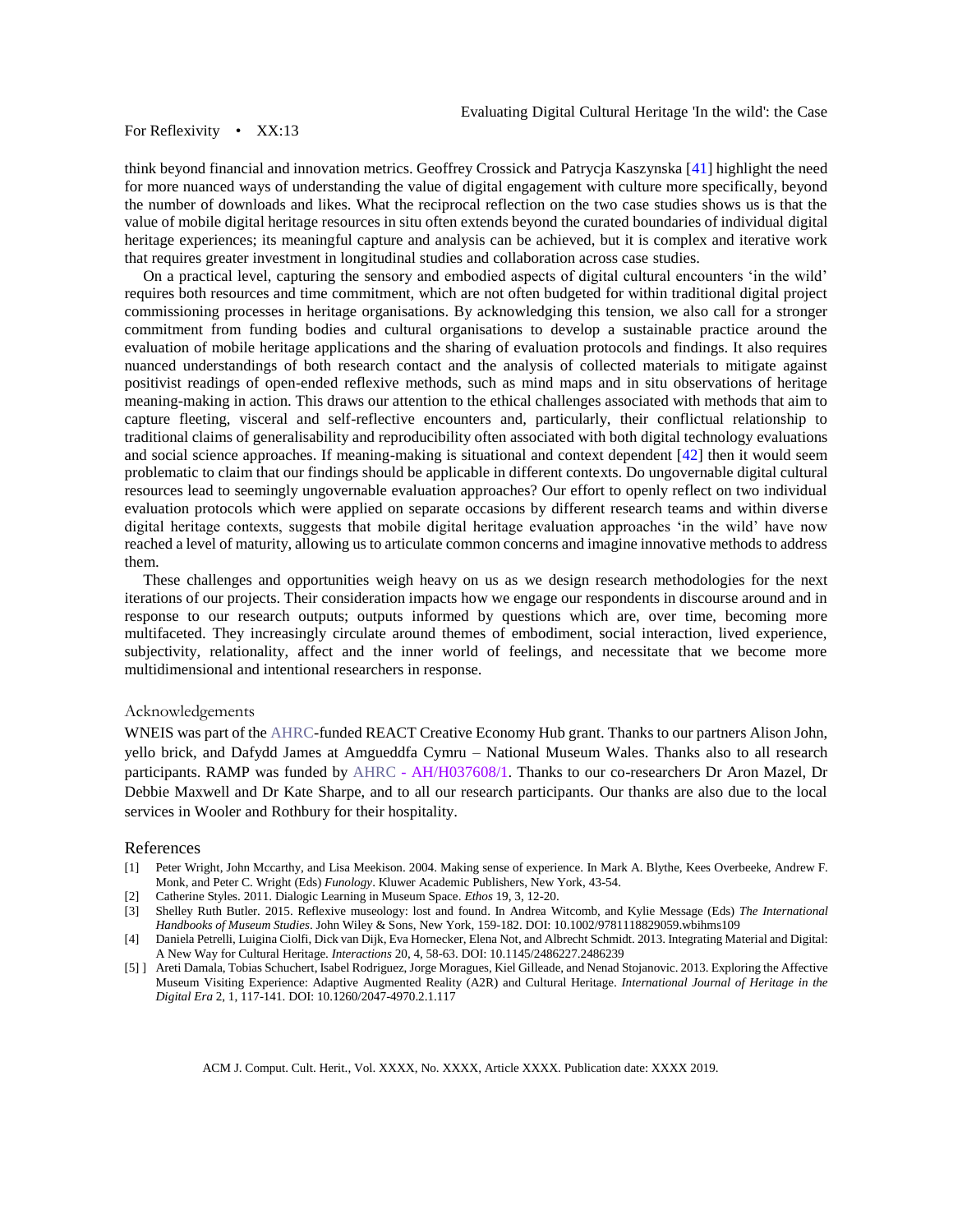#### XX:14Areti Galani1

- <span id="page-13-0"></span>[6] Areti Damala, Merel van der Vaart, Loraine Clarke, Eva Hornecker, Gabriela Avram, Hub Kockelkorn, and Ian Ruthven. 2016. Evaluating Tangible and Multisensory Museum Visiting Experiences: Lessons Learned from the meSch Project. MW2016: Museums and the Web 2016. Los Angeles, CA. Accessed May 22, 2018 from http://mw2016.museumsandtheweb.com/paper/evaluating-tangibleand-multisensory-museumvisiting-experiences-lessons-learned-from-the-mesch-project/
- <span id="page-13-1"></span>[7] Areti Galani, Aron Mazel, Deborah Maxwell, and Kate Sharpe. 2013. Situating Cultural Technologies Outdoors: Empathy in the Design of Mobile Interpretation of Rock Art in Rural Britain. In Eugene Ch'ng, Vincent Gaffney, and Henry Chapman (Eds) *Visual Heritage in the Digital Age*. Springer, London, 183-204. DOI: 10.1007/978-1-4471-5535-5\_10
- <span id="page-13-2"></span>[8] Luigina Ciolfi. 2015. Embodiment and Place Experience in Heritage Technology Design. In Michelle Henning (Ed.) *The International Handbooks of Museum Studies*. John Wiley, New York, 419–445. DOI: 10.1002/9781118829059.wbihms319
- <span id="page-13-3"></span>[9] Sarah Kenderdine. 2016. Embodiment, Entanglement, and Immersion in Digital Cultural Heritage. In Susan Schreibman, Ray Siemens, and John Unsworth (Eds) *A New Companion to Digital Humanities*. Wiley, Chichester, 22–41. DOI: 10.1002/9781118680605.ch2
- <span id="page-13-4"></span>[10] Luigina Ciolfi, and Marc McLoughlin. 2017. Supporting Place-Specific Interaction through a Physical/Digital Assembly. *Human-Computer Interaction* 00 (online first), 1-45. DOI: 10.1080/07370024.2017.1399061.
- <span id="page-13-5"></span>[11] Steve Poole. 2017. Ghosts in the Garden: locative gameplay and historical interpretation from below. *International Journal of Heritage Studies* 24, 3, 300-314. DOI: 10.1080/13527258.2017.1347887.
- <span id="page-13-6"></span>[12] Jenny Kidd. 2014. Museums in the New Mediascape: transmedia, participation, ethics. Routledge, London and New York.
- <span id="page-13-7"></span>[13] Jenny Kidd. Online first 2017. With New Eyes I See: embodiment, empathy and silence in digital heritage interpretation. *International Journal of Heritage Studies*. DOI: 10.1080/13527258.2017.1341946
- <span id="page-13-8"></span>[14] Robert Stein. 2015. CODE|WORDS: The back story. In Ed Rodley, Robert Stein, and Suse Cairns (Eds) *CODE|WORDS: Technology and Theory in the Museum*. Museums Etc., Edinburgh, and Boston.
- <span id="page-13-9"></span>[15] Mats Alvesson and Kaj Skoldberg. 2017. *Reflexive Methodology: New Vistas for Qualitative Research*. SAGE, London, California, New Delhi, and Singapore.
- <span id="page-13-10"></span>[16] Maria Economou, and Laia Pujol Tost. 2011. Evaluating the use of virtual reality and multimedia applications for presenting the past. In Georgio Styliaras, Dimitrios Koukopoulos, and Fotis Lazarinis (Eds) *Handbook of Research on Technologies and Cultural Heritage*. IGI Global, 223-239. DOI: 10.4018/978-1-60960-044-0.ch011
- <span id="page-13-11"></span>[17] Aron Mazel, Areti Galani, Deborah Maxwell, and Kate Sharpe. 2012. 'I want to be provoked': public involvement in the development of the Northumberland Rock Art on Mobile Phones project. *World Archaeology* 44, 4, 592-611. DOI: 10.1080/00438243.2012.741813
- <span id="page-13-12"></span>[18] Christopher Tilley. 1994. *A phenomenology of landscape*. Berg, Oxford.
- <span id="page-13-13"></span>[19] John Was, and Aaron Watson. 2017. Neolithic monuments: sensory technology. *Time and Mind* 10, 1, 3-22. DOI: 10.1080/1751696X.2016.1267922
- <span id="page-13-14"></span>[20] Bradley S. Jorgensen, and Richard C. Stedman. 2001. Sense of place as an attitude: Lakeshore owners attitudes toward their properties. *Journal of Environmental Psychology* 21, 233-248. DOI: 10.1006/jevp.2001.0226
- <span id="page-13-15"></span>[21] Steve Mann. 2016. The Research Interview: Reflective Practice and Reflexivity in Research Processes. Palgrave Macmillan, London. DOI: 10.1057/9781137353368
- [22] Marianna Adams, John H. Falk, and Lynn D. Dierking. 2003. Things Change. In Maria Xanthoudaki, Les Tickle, and Veronica Sekules (Eds) *Researching Visual Arts Education in Museums and Galleries. Vol 2: Landscapes: The Arts, Aesthetics, and Education*. Springer, London, 15-32.
- <span id="page-13-16"></span>[23] Lesley Fosh, Steve Benford, Stuart Reeves, Boriana Koleva, and Patrick Brundell. 2013. see me, feel me, touch me, hear me: trajectories and interpretation in a sculpture garden. In Proceedings of the SIGCHI Conference on Human Factors in Computing Systems (CHI '13). ACM Press, New York, NY, 149-158. DOI: 10.1145/2470654.2470675
- <span id="page-13-17"></span>[24] Liam Betsworth, Huw Bowen, Simon Robinson, and Matt Jones. 2014. Performative technologies for heritage site regeneration. *Personal and Ubiquitous Computing* 18, 7, 1631-1650. DOI: 10.1007/s00779-014-0766-3
- <span id="page-13-18"></span>[25] Elisa Giaccardi, and Leysia Palen. 2008. The Social Production of Heritage through Cross-media Interaction: Making Place for Placemaking. *International Journal of Heritage Studies* 14, 3, 281-297. DOI: 10.1080/13527250801953827
- <span id="page-13-19"></span>[26] Jeff Ritchie. 2014. The affordances and constraints of mobile locative narrative. In Jason Farman (Ed.) *The mobile story - Narrative practices with locative technologies*. Routledge, New York, London, 53-67.
- <span id="page-13-20"></span>[27] Sarah Pink. 2015. *Doing sensory ethnography* (2nd ed.). Sage Publications, London.
- <span id="page-13-21"></span>[28] Panagiotis Galatis, Damianos Gavalas, Vlasios Kasapakis, Grammati Pantziou, and Christos Zaroliagis. 2016. Mobile Augmented Reality Guides in Cultural Heritage. In Fahim Kawsar, Pei Zhang, and Mirco Musolesi (Eds.) Proceedings of the 8th EAI International Conference on Mobile Computing, Applications and Services (MobiCASE'16), ICST, Brussels, 11-19. DOI: 10.4108/eai.30-11- 2016.2266954
- <span id="page-13-22"></span>[29] Theano Moussouri, and George Roussos. 2014. Mobile Sensing, BYOD and Big Data Analytics: New technologies for audience research in museums. *Participations* 11, 1, 270-285.
- <span id="page-13-23"></span>[30] Anthony Jackson, and Jenny Kidd. 2008. Performance, Learning and Heritage. Project report. Centre for Applied Theatre Research, University of Manchester, Manchester.
- <span id="page-13-24"></span>[31] Rose Biggin. 2017. *Immersive Theatre and Audience Experience: Space, Game and Story in the Work of Punchdrunk*. Palgrave Macmillan, London. DOI: 10.1007/978-3-319-62039-8
- <span id="page-13-25"></span>[32] Alke Gröppel-Wegener. 2011. Creating heritage experiences through architecture. In Anthony Jackson, and Jenny Kidd (Eds) *Performing Heritage: Research, practice and innovation in museum theatre and live interpretation*. Manchester University Press, Manchester, and New York, 39-52.
- <span id="page-13-26"></span>[33] Aron Mazel. 2017. Valuing rock art: a view from Northumberland in North East England. *International Journal of Heritage Studies* 23, 5, 421-433. DOI: 10.1080/13527258.2016.1274668